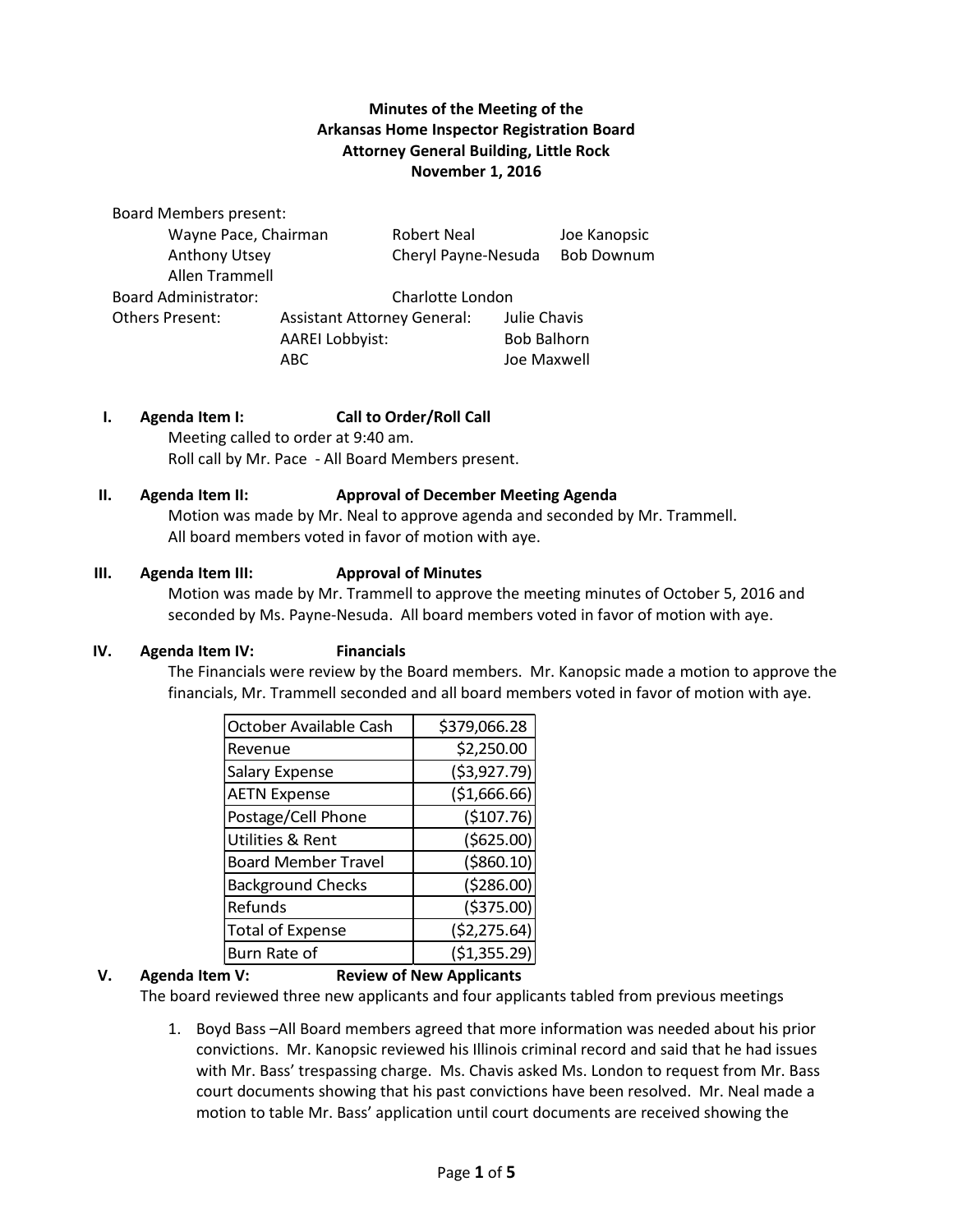resolution of all convictions and to also have the name of his insurance agent listed on his Certificate of Insurance. Mr. Downum seconded the motion and all Board members voted to approve tabling the application.

- 2. Michael Coover –After reviewing Mr. Coover's application, Board members noted that the Certificate of Insurance did not have the agent's name and signature. Mr. Neal motioned to approve the application pending receipt of the missing information. The motion was seconded by Mr. Kanopsic and all Board members voted in favor of the motion with aye.
- 3. Jeffrey Gorman
	- and
- 4. Matt Grigg –After the Board members reviewed Mr. Gorman and Mr. Grigg's applications, Mr. Kanopsic made a motion to approve both applicants; Mr. Neal seconded and all Board members voted in favor of the motion with aye.
- 5. Jordan Graves –Board members discussed that the Texas training certificates that the applicant submitted were not Arkansas approved courses. Mr. Pace and Ms. Chavis mentioned the hunting violations that appeared on his background check. Mr. Kanopsic did not see the misdemeanor hunting violations as a problem. Ms. Chavis asked Ms. London to notify the applicant about the Board's decision that he did not submit Arkansas approved training courses with his application. Mr. Neal made a motion to deny approval of Mr. Graves' application since he did not submit approved Arkansas courses and to advise him that he can request a variance. Mr. Downum seconded the motion and all Board members voted to deny approval of the application.

## **VI. Agenda Item VI Status of Complaints**

Julie Chavis, Assistant Attorney General, reported on updates to the old complaints.

## **OLD COMPLAINTS**

- 1. McCormick
	- a. Mr. McCormick has not returned his signed Consent Agreement.
- 2. Bevill
	- a. Ms. Chavis has contacted the complainant's attorney to find out what his expectations are.
- 3. Hall
	- a. Ms. Chavis is still working on this complaint.
- 4. Williams
	- a. Ms. Chavis said Mr. Gray had complained that the garage floor sloped toward the kitchen door and exhaust fumes could kill occupants which made the buyer cancel their contract. Ms. Chavis thinks the complaint should be dismissed. The seller has Mr. Williams report about the sloping floor and fumes. As a reference to the violations, Mr. Neal quoted Sect. 402.2.B of the Rules and Procedures of the Arkansas Home Inspector Registration Board, which reads as follows:

*Inspectors shall act in good faith toward each client and other interested parties. Inspectors shall be objective in their reporting and not knowingly understate or overstate the significance of reported conditions.* 

Ms. Chavis said Mr. Williams overstated the significance of the problem and Mr. Downum stated that Mr. Williams was also incorrect. Mr. Neal moved that a Consent Agreement be sent to Mr. Williams. Ms. Chavis said Mr. Williams has eight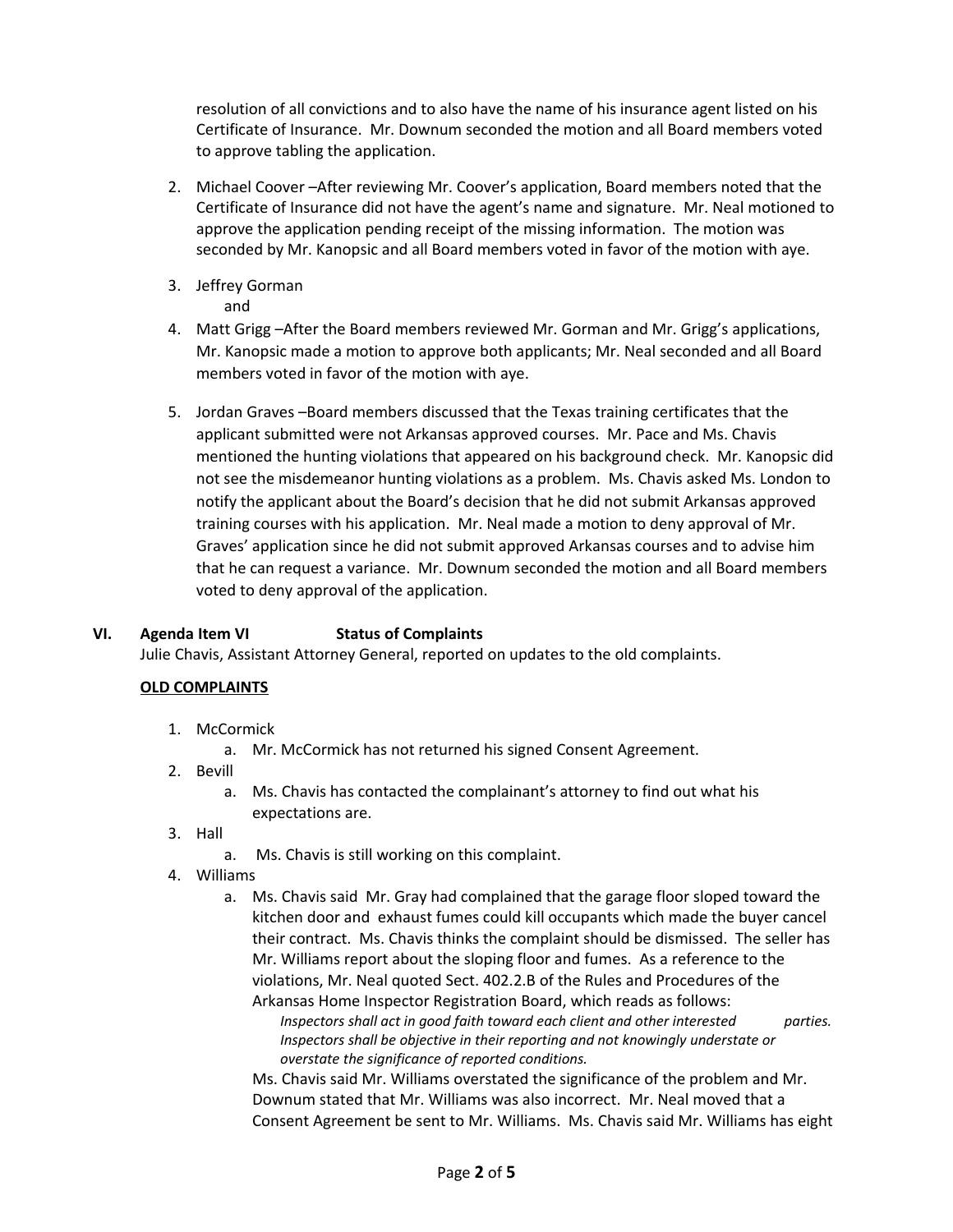complaints dating back to 2013 and all involved stating code violations on his home inspection reports. He also had stated items that were outside the scope of his duty as an inspector. Ms. Chavis asked the Board members to review the Kelly complaint and determine if it is a legitimate complaint. The remaining complaint files of Mr. Williams were divided among Board members for further review with three files given to Ms. London to write letters to the involved complaint participant.

#### **BREAK 10:54-11:08**

Mr. Neal asked Ms. Chavis about offering a Consent Agreement on the Gray complaint with a \$100.00 civil penalty. Mr. Neal motioned to have a Consent Agreement with a \$100.00 civil penalty sent to Mr. Williams on the Gray complaint. Mr. Downum seconded and all Board members voted in favor of the motion with aye. Ms. Chavis will send the agreement to Mr. Williams' attorney. Mr. Kanopsic reviewed the Kelly (selling agent) complaint against Mr. Williams. Mr. Neal motioned for a Consent Agreement to be mailed to Mr. Williams and Mr. Downum seconded. All Board members agreed that Mr. Williams had violated Rule 402.1 of the Rules and Procedures which could result in a fine of up to \$1,000.00 and a civil penalty and all members voted in favor of the motion with aye.

- 5. Koska
	- a. Board members discussed whether the application fee was to be refunded to Mr. Koska. Mr. Kanopsic motioned to deny a refund, Ms. Payne-Nesuda seconded and all Board members voted in favor of the motion with aye. Ms. Chavis said there was an open complaint against Mr. Koska pertaining to him performing home inspections without being licensed. Mr. Downum made a motion to have a letter sent to Mr. Koska stating that the complaint will be closed if he agrees he will no longer pursue an Arkansas license or perform any home inspections in Arkansas without a licensed.
- 6. Primm Complaint was unfounded.

### **NEW COMPLAINTS**

1. Wiles v HI-1583, Ron Allen – Ms. London was asked to notify the complainant and advise them to contact Mr. Allen in writing of by email and copy the correspondence to the Board.

### **VII. Agenda Item VII Continuing Education/Pre-Registration Courses**

1. InterNACHI

a. How to Inspect Private Drinking Water Wells – Mr. Utsey motioned to deny approval of this course, Ms. Payne-Nesuda seconded and all Board members voted to deny approval with nay.

- b. How to Inspect Tile Roofs
- c. 10 Steps to Performing a Roof Inspection
- d. How to Perform Roof Inspections
- e. Gas Fireplace Inspections  $-$  Mr. Utsey motioned to approve courses  $b e$ , Mr. Kanopsic seconded and all Board members voted in favor of the motion with aye.

f. 32 additional courses carried over from August had been reviewed by Mr. Utsey. Mr. Neal made a motion to approve 23 courses and deny approval to 9 courses. Mr. Kanopsic seconded and all Board members voted in agreement with aye.

*The approved courses are listed separately at the end of the minutes.*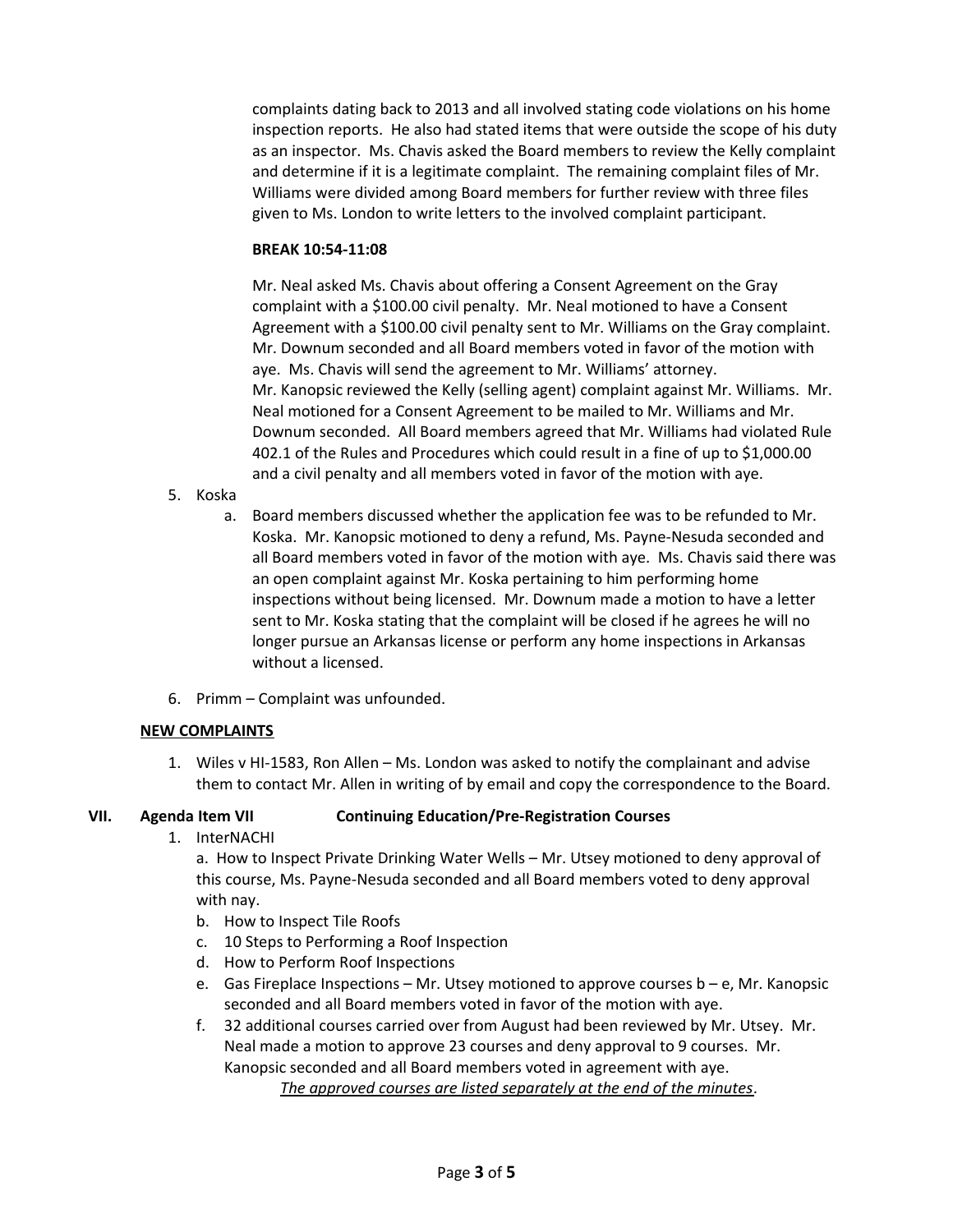- 2. InterNACHI New Instructor Resumes
	- a. Ronald Huffman Mr. Utsey motioned to approve Mr. Huffman as an instructor, Mr. Downum seconded and all Board members voted in favor of the motion with aye.
	- b. Kenton Shepard Mr. Neal motioned to discuss Mr. Shepard further, Mr. Downum seconded and Mr. Neal stated that Mr. Shepard had several years of experience as a contractor. All Board members voted in favor of approval with aye.

Ms. Payne-Nesuda had to leave the meeting at 11:47

## **VIII. Agenda Item VIII New Business**

- 1. Status of Transfer of Responsibilities
	- a. Continues as an ongoing process
- 2. Budget Hearing
	- a. Mr. Pace reported on the experience at the Budget Hearing and some of the questions and/or comments raised by the legislators.
- 3. Mr. Neal will look at the Board's laptop and determine if a battery or new laptop is needed. It was noted that an external hard drive is needed for backup storage of files.
- 4. The AETN magazines, with the AHIRB photo and ad, were given to each of the Board members.
- 5. Ms. London informed the Board members about the DIS phone & email bill still charging the Board for the previous Director's phone & email. Ms. London had notified DIS and the charges should be removed from the next bill.
- 6. Mr. Pace said he will contact the HI who asked about the legitimacy of a local builder offering 'Free Improvement Inspections' to buyers and sellers. Mr. Pace said he will discuss with the HI how or if the matter should be pursued further.
- 7. Ms. London informed the Board about the potential applicant who had failed the National Exam, but was going to take it again before the 12-month deadline to apply for a Home Inspector license. Mr. Pace and Mr. Downum both agreed that the potential applicant's should get his application to the Board's office within the 12-month deadline. Mr. Pace asked Ms. London to call the applicant and inform them of the decision.
- 8. Mr. Neal discussed if air quality inspections are considered a conflict of interest. He said that it is okay to be done as an outside service, but it is not within the scope of the Standards of Practice.

### **IX. Agenda Item IX Old Business**

### **X. Agenda Item X Administrator's Update to Board Members**

- 1. Board members looked at sample HI registration cards and Ms. London told them the price quotes. The Board members decided to continue with the original hard plastic cards.
- 2. Ms. London was asked to check on the procedure for hiring temporary help during the registration renewal period. A cap of \$12.00 per hour was decided by the Board members. Mr. Kanopsic motioned to hire temporary extra help, Mr. Downum seconded and all Board members voted in favor of motion with aye.
- 3. Mr. Neal said the Renewal letters should go out before November  $17<sup>th</sup>$ .

### **XI. Agenda Item XI Schedule Next Meeting**

- 1. The next board meeting is Wednesday, December 14, 2016 @9:30 am
- **XII. Agenda Item XII Adjournment**